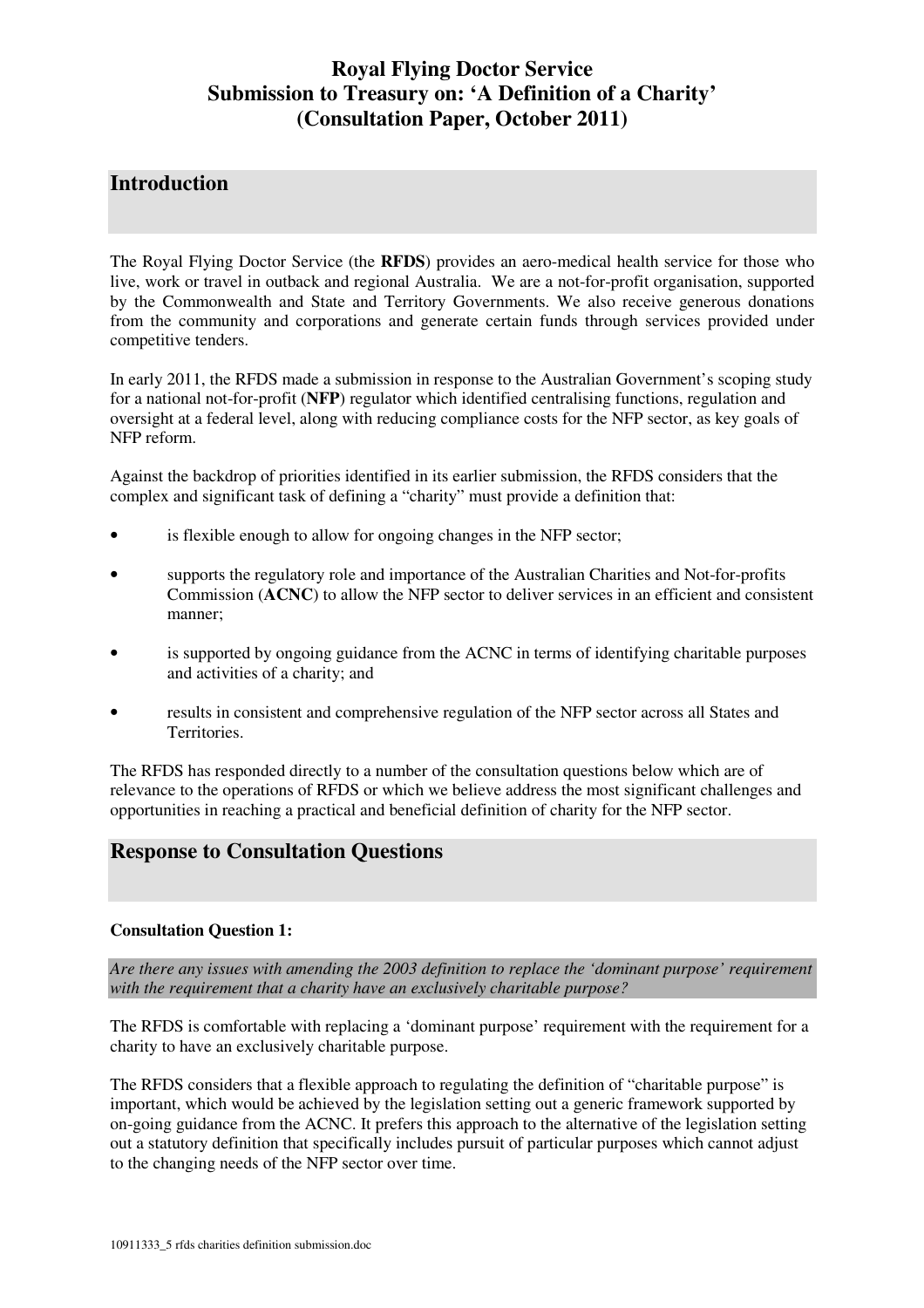The RFDS also suggests that:

- (a) the requirement to have an exclusively charitable purpose should be expressed as an ongoing requirement and not only as a requirement upon the establishment of an organisation; and
- (b) the ACNC should have a key role in providing ongoing guidance to the NFP sector, so that there is certainty about what is required for NFPs to continue to meet this test.

#### **Consultation Question 2:**

*Does the decision by the New South Wales Administrative Tribunal provide sufficient clarification on the circumstances when a peak body can be a charity or is further clarification required?* 

The decision of the New South Wales Administrative Tribunal seems sensible to the RFDS, in imposing a commonality of purpose test for a peak body to be considered a charity.

The RFDS does not see any reason why peak bodies or other variously structured member bodies (such as fellow bodies) should be automatically presumed to have a charitable purpose in all circumstances. RFDS considers that many differently constituted associated or supporting bodies that further the charitable purposes of a member or peak body should, if separately required to do so by the ACNC for registration purposes, also be able to satisfy a flexibly defined, consistently applied charitable purpose test that is described in our response to Consultation Question 1.

The RFDS submits that:

- (a) sufficient clarity exists in support of the findings by the New South Wales Administrative Tribunal for proceedings brought in that jurisdiction (noting that a court of a different jurisdiction is not bound by the NSW findings and therefore conflicting outcomes may arise if a similar case was brought in another jurisdiction);
- (b) peak bodies of charities should not automatically be considered to have a charitable purpose but should be allowed to prove their charitable status, as is the case for any other type of representative body (such as member, associated or supporting bodies), if they can satisfy the necessary requirements; and
- (c) if a peak body or any other member, associated or supporting body satisfies the notfor-profit requirements and other requirements for obtaining charitable status, RFDS would be comfortable that this body should satisfy the charitable purpose test.

#### **Consultation Questions 5 and 6:**

*Could the term 'for the public benefit' be further clarified, for example, by including additional principles outlined in ruling TR 2011/D2 or as contained in the Scottish, Ireland and Northern Ireland definitions or in the guidance material of the Charities Commission of England and Wales?* 

#### **AND**

*Would the approach taken by England and Wales of relying on the common law and providing guidance on the meaning of public benefit, be preferable on the grounds it provides greater flexibility?* 

The RFDS supports the concept of providing a "public benefit" clarification as a principles-based approach and submits that the ACNC should have the flexibility to provide guidance material and make necessary determinations based on those clear and publicly available principles.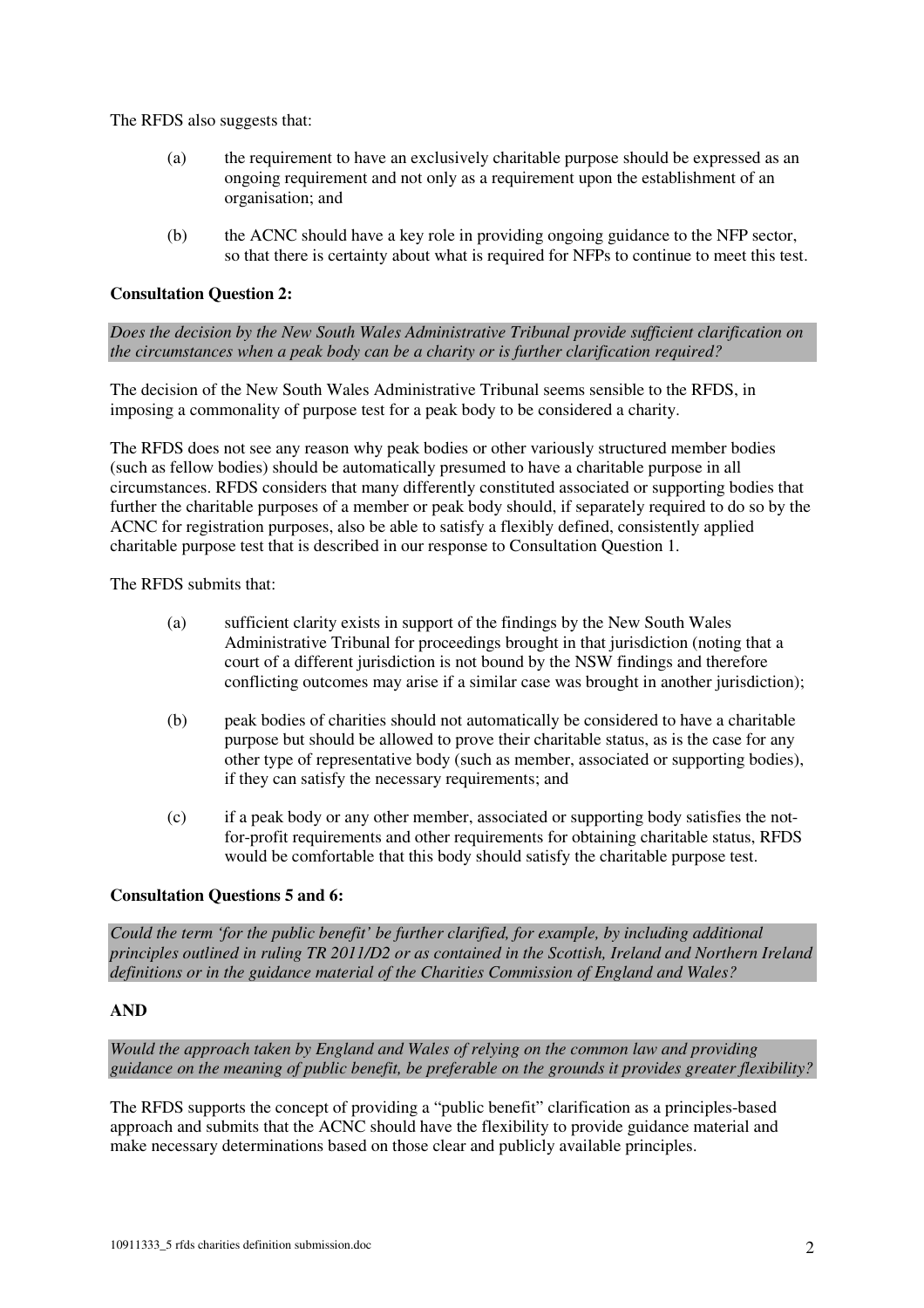The RFDS would not like to see these principles set out in legislation or be too narrowly defined, as this could limit the ability of the ACNC to respond to ongoing changes in the NFP sector, including accommodating diversity within the NFP sector. For example, section 3(b)of the Ireland Charities Act 2009 (set out in Appendix A to the consultation paper) provides a limited set of circumstances for when a gift will be of public benefit. Over time, the RFDS considers that the framework will need to adapt for new conditions and it may not always be suitable to rely upon legislative change when such circumstances arises.

The RFDS supports the approach taken for flexibility and accommodating diversity of the sector such as in England and Wales, and submits that the ACNC should seek a role in providing guidance on this issue similar to the manner in which the Charity Commission for England and Wales does so in that jurisdiction. However, it will be important for the ACNC to tailor any guidance to the specific environment of Australia rather than simply seek to replicate the guidance, conditions and standards that presently exist in England and Wales.

In summary, the RFDS submits that:

- (a) it favours a non-statutory approach in explaining and determining the "public benefit" of an organisation;
- (b) guidance provided, and updated, by the ACNC that is clear, consistent and publicly available should support a non-statutory approach toward determining "public benefit" of an organisation; and
- (c) any guidance developed to support a "public benefit" test must reflect the environment and conditions within Australia rather than seek to replicate guidance available in other jurisdictions.

#### **Consultation Questions 10 and 11:**

*Are there any issues with the requirement that the activities of a charity be in furtherance or in aid of its charitable purpose?* 

#### **AND**

*Should the role of activities in determining an entity's status as a charity be further clarified in the definition?* 

The RFDS is comfortable with the approach that activities of a charity need to be in furtherance or in aid of its charitable purpose, provided that the ACNC plays a role in ensuring that a common sense approach is broadly applied in each circumstance so that, for example, an organisation could not lose its status as a charity for isolated or insignificant events.

The RFDS sees a clear role for the ACNC to identify, on an ongoing basis, the key considerations that would affect the charitable status of an organisation based on its activities undertaken. Activities undertaken by charities over time will inevitably change and may no longer remain an activity of a suitable or satisfactory charitable purpose. In these circumstances, it would be important for the ACNC to embrace a role that emphasises an ongoing focus on charities continuing to undertake appropriate activity that furthers or aids its charitable purpose.

The RFDS considers that, in determining the purpose and activities of a charity, it would not be necessary to include limited conditions in legislation (such as those that exist in Ireland in relation to the application of real and personal property). The RFDS considers that seeking to include specific examples of activities in a legislative definition of charity could result in an sudden increase of demands made to the ACNC or Government for activities relevant to individual organisations to be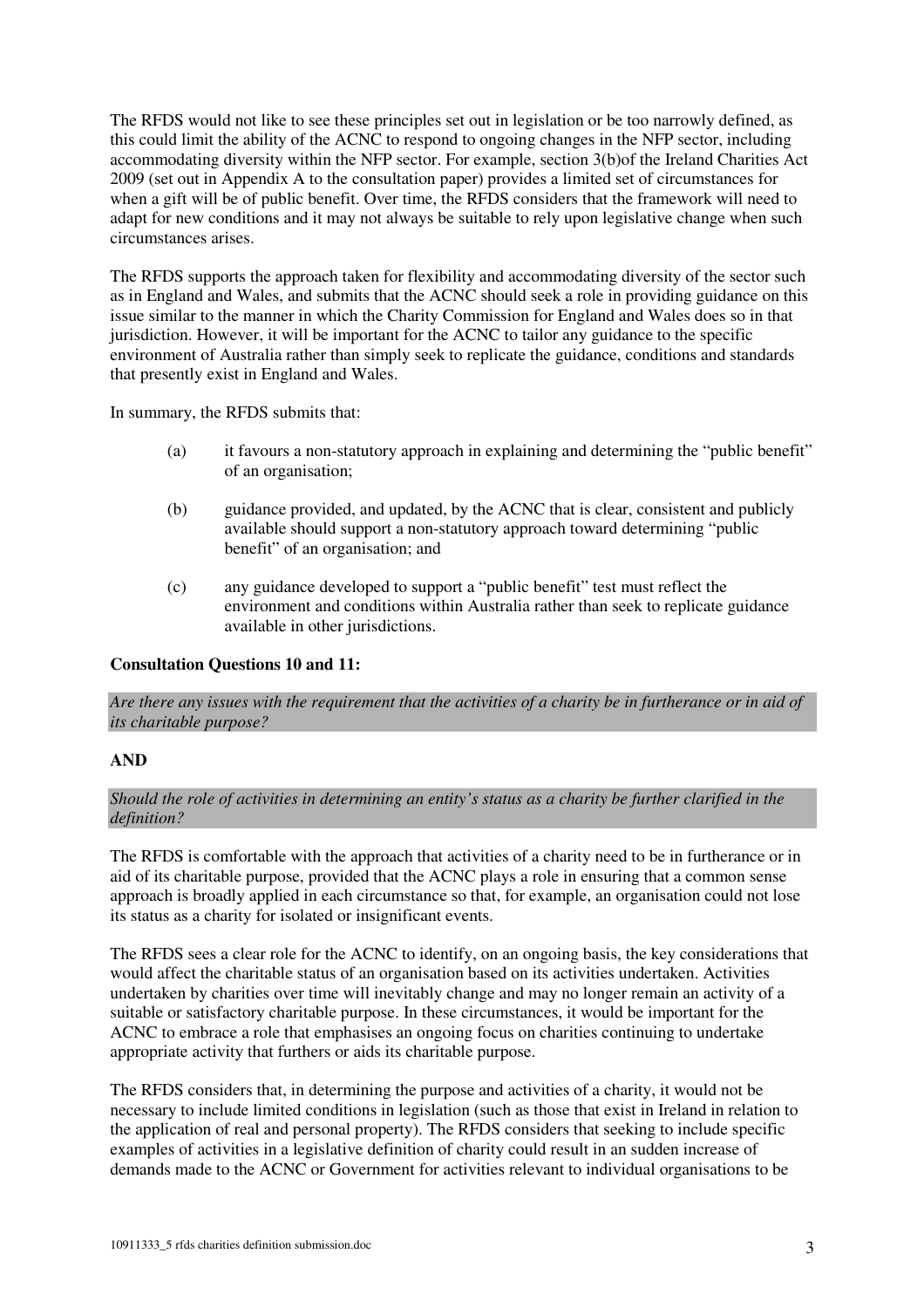included in a legislative list, for the comfort of those individual organisations. In this circumstance, the existence of an ever-expanding legislative list of examples may only serve to confuse, not clarify, the circumstances in which the activities undertaken by a charity may affect the determination of its charitable status.

In making determinations of activities of a charity that further or aid a charitable purpose, the RFDS suggests that the ACNC should take into account the broad overall scope of activities performed by the charity. The ACNC should make its determinations consistent with the principles clarified in the *Word Investment* case and in particular, should take into account whether those activities, however funded:

- meaningfully support the NFP's charitable purpose; or
- contribute towards the overall achievement of the core charitable purposes of the NFP organisation.

The RFDS submits that:

- (a) a common sense approach should be taken to avoid a charity losing its charitable status for an isolated or insignificant event, particularly if an exclusively charitable purpose test is adopted (see RFDS response to Consultation Question 1);
- (b) it is comfortable that a charity should be required to carry out activities in furtherance of or in aid of its charitable purpose;
- (c) any determination of an NFP's activities must take into account the broad overall scope of activities that support the NFP's charitable purpose, however these activities are funded (i.e. an ACNC determination should not necessarily isolate a particular activity without due consideration of the NFP's full range of operations); and
- (d) a list of example activities should not be included in a legislative definition of charity and instead it should be the role of the ACNC to consider and provide guidance and certainty on the legislative definition of charity once it is introduced.

### **Consultation Question 16:**

*Is the list of charitable purposes in the Charities Bill 2003 and the Extension of Charitable Purposes Act 2004 an appropriate list of charitable purposes?* 

The list is a broad list with generic headings under which multiple causes can potentially fall, with a similarly broad catch-all which should be sufficient to capture any other charitable purposes identified in the lists presently set out in England and Wales, Scotland, Ireland and Northern Ireland legislation.

The RFDS supports this approach as it is consistent with its identified priority of legislation being drafted flexibly to adapt to changing requirements over time.

The RFDS supports this approach and is of the view that adding to this broad list of charitable purposes would only create more examples, more narrowly defined, which could result in confusion of a statutory definition of charity.

As to the question of whether "advancement" should include "prevention", the RFDS operates in a particular context where "prevention" could be as important as advancement of a charitable purpose. For example, many of our activities can broadly be classified as the advancement of health and the same activities could similarly be classified as the preventing harm to members of the community. We support the inclusion of this concept in the draft legislation.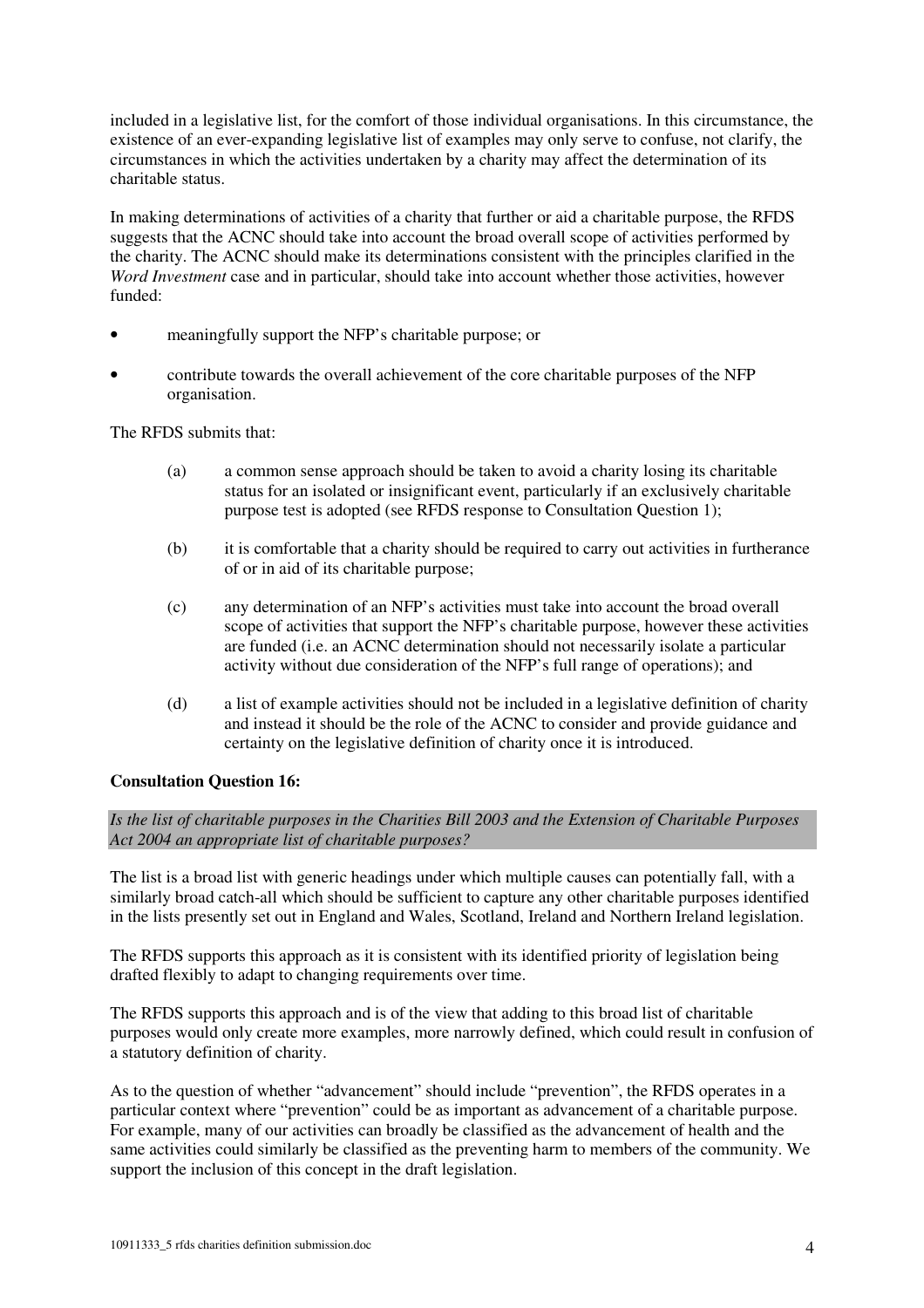The RFDS considers that a legislative definition of charity should create a framework in which an organisation can seek to satisfy the requirements of all the tests. It should then be the role of the ACNC to provide further and flexible guidance as appropriate to assist organisations to meet the requirements set up by the statutory framework.

The RFDS submits that:

- (a) it should be the role of the ACNC to provide guidance on appropriate charitable purposes that is consistent with a clear legislative framework;
- (b) a legislative definition of charity should not include a range of examples of appropriate purposes in a list or any other format, as this may unnecessarily create confusion for organisations in considering any definition.

### **Consultation Question 18:**

*What changes are required to the Charities Bill 2003 and other Commonwealth, State and Territory laws to achieve a harmonised definition of charity?* 

The RFDS acknowledges that the Government aims to introduce a statutory definition of charity to create a platform for discussion with States and Territories in relation to harmonisation of the definition of a charity, and fully endorses this approach.

Whilst the RFDS strongly supports reform at a national level, it believes that national reform should be supported by consistency across States and Territories in relation to the NFP sector. The RFDS sees the approach toward a legislative definition of charity as the first step in leading the way for an effective regulatory system to be implemented at a national level.

The RFDS is aware that reducing compliance costs is a key measure in providing efficient services that are funded in part or in whole by Government. Differing requirements across States, Territories and the Commonwealth generally can result in reduced transparency and accountability of public funds, particularly where an organisation is confused or not aware of the relevant compliance requirements in each jurisdiction. Alternatively, an organisation may simply be overly burdened by various compliance measures in some circumstances. A consistent and unified national system will minimise the occurrence of such examples.

The RFDS identified in its early 2011 submission on the Scoping study for an NFP regulator that a single point of regulation for national fundraising laws is a priority area requiring reform, and still believes this to be the case. Even comparatively large NFP organisations like RFDS would benefit from simplifying requirements and increasing certainty in this area to reduce compliance costs.

Although the RFDS acknowledges that the better targeting of tax concessions is the subject of another consultation paper currently released by the Government, we remain supportive of a streamlined and more efficient, but yet still rigorous and stringent, framework for granting concessional tax treatment. The RFDS supports the proposed role of the ACNC in relation to tax concessions and also supports the role of the Australian Taxation Office retaining special circumstance rules in considering charitable status for taxation purposes.

The RFDS submits that:

(a) national reform of the NFP sector in legislating a Commonwealth definition of charity should be supported by consistency across all States and Territories;